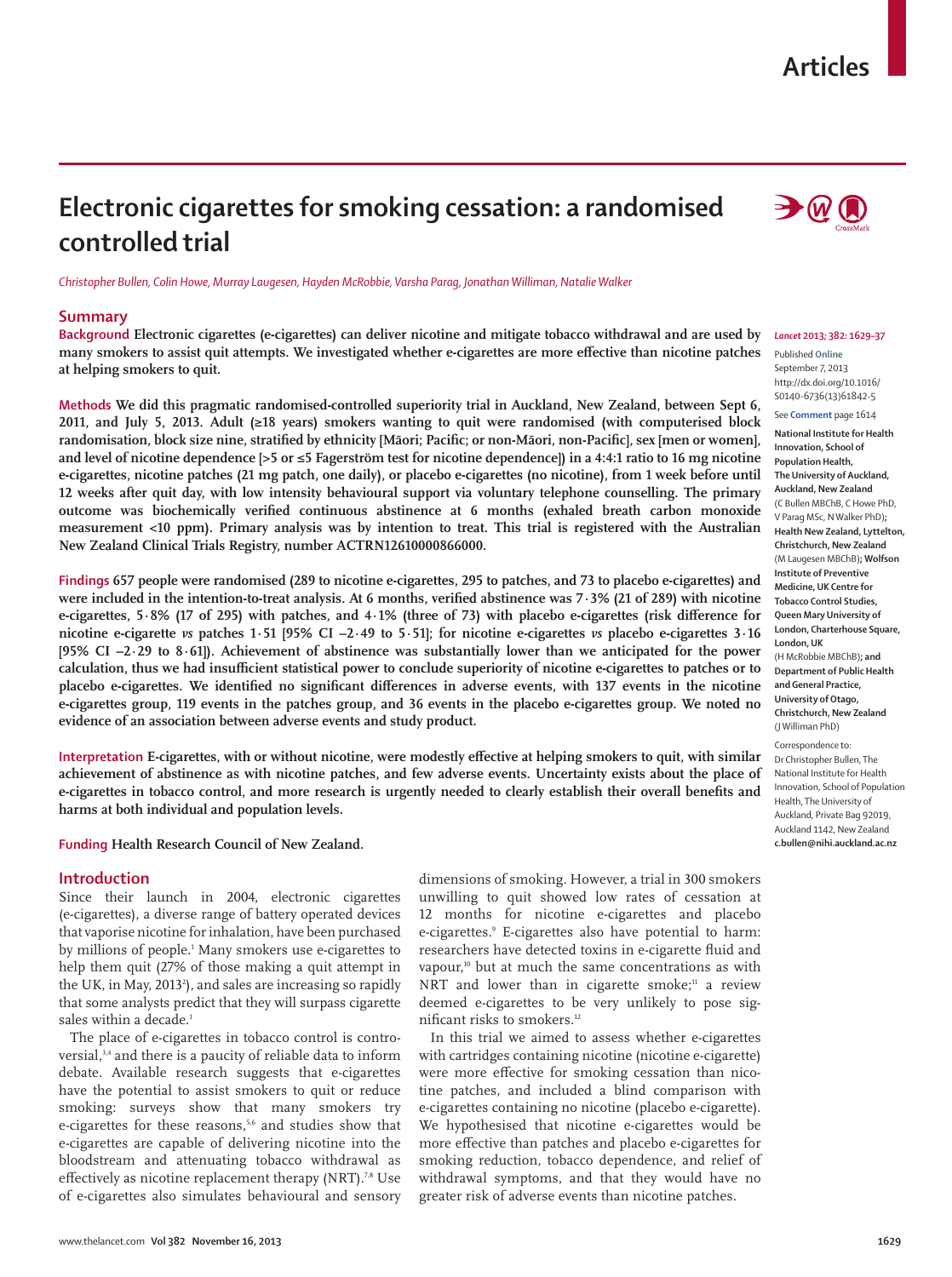## **Methods**

## **Study design and participants**

We did this three parallel group, randomised controlled trial in Auckland, New Zealand. First randomisation was on Sept 6, 2011, and last follow-up was on July 5, 2013. The published protocol describes procedures in detail.<sup>13</sup> In brief, people were eligible if they were aged 18 years or older, had smoked ten or more cigarettes per day for the past year, wanted to stop smoking, and could provide consent. We recruited via community newspapers, inviting people to call the study centre for eligibility prescreening, done by research assistants, who also completed follow-up assessments. We excluded pregnant and breastfeeding women; people using cessation drugs or in an existing cessation programme; those reporting heart attack, stroke, or severe angina in the previous

2 weeks; and those with poorly controlled medical disorders, allergies, or other chemical dependence. Participants were mailed study information, and consent forms to sign and return. The Northern X Regional Ethics Committee approved the study (Number NTX/10/11/111); the Standing Committee on Therapeutic Trials approved the use of nicotine e-cigarettes because they were not permitted for sale in New Zealand, but could be imported for personal use or research.

#### **Randomisation and masking**

Callers who met the inclusion criteria and gave demographic details and information about nicotine dependence (Fagerström test for nicotine dependence [FTND]<sup>14</sup>) were randomised by the study statistician (VP) in a 4:4:1 ratio to nicotine e-cigarettes, patches, or placebo



#### $F$ *iqure* 1: Trial profile

11 protocol violations occurred in the nicotine e-cigarettes group (three pregnancies, seven no biochemical validation, one undisclosed medication ineligibility). 11 protocol violations occurred in the patches group (four pregnancies, four no biochemical validation, three undisclosed medication ineligibility). Three protocol violations occurred in the placebo e-cigarettes group (one no biochemical validation, two undisclosed medication ineligibility). ITT=intention to treat.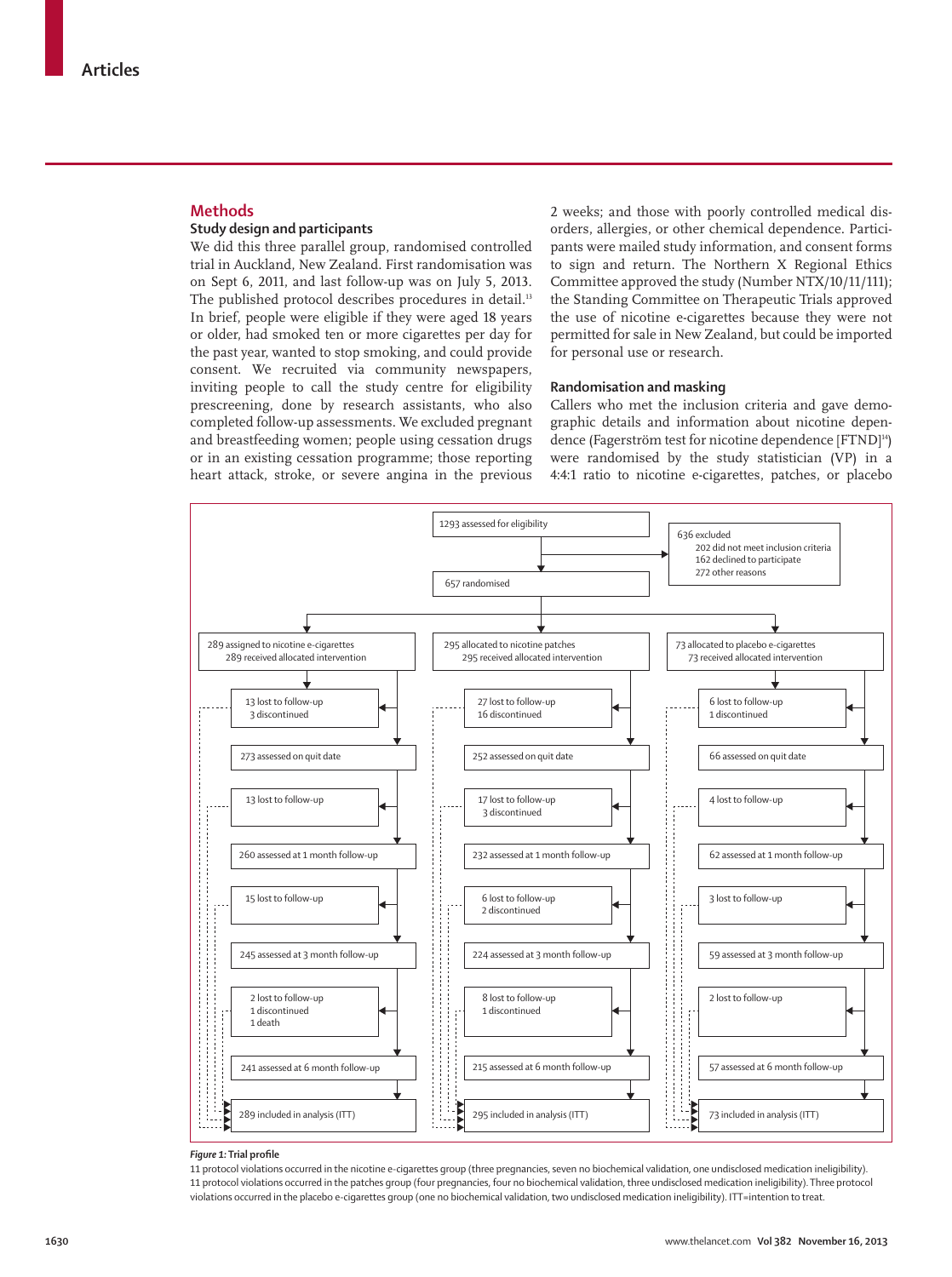e-cigarettes, with computerised block randomisation, block size nine, stratified by: ethnicity (Māori; Pacific; or non-Māori, non-Pacific), sex (men or women), and level of nicotine dependence (>5 or ≤5 FTND). It was not feasible to mask participants to allocation to patch or e-cigarettes. Research assistants undertaking outcome assessments used a list generated by the trial database giving no indication of product allocation.

## **Procedures**

Elusion e-cigarettes are among the e-cigarette market leaders in Australasia; in New Zealand, nicotine e-cigarettes are not permitted to be sold, but nicotine-free e-cigarettes are widely available for sale and identical in appearance to nicotine versions. We commissioned analyses of these e-cigarettes: the liquid was free of diethylene glycol (a toxin detected in fluid in one brand of e-cigarettes<sup>10</sup>); nicotine cartridges (labelled 16 mg) contained 10–16 mg nicotine per mL; and placebo cartridges contained no nicotine. Vapour analyses done midway through the trial (using Goniewicz and colleagues' methodology<sup>15</sup>) showed that 300 puffs from one nicotine e-cigarette cartridge delivered 3–6 mg nicotine, equivalent to smoking between one and five tobacco cigarettes. The first 20 participants randomised to the nicotine e-cigarettes group were invited to take part in testing, and four completed the testing regimen. In these four participants, who had been using the nicotine e-cigarettes for at least 1 week, plasma nicotine concentrations were sampled every 10 min for 1 h, and peaked at 10 min after commencement of product use at 3·4 ng/mL, a median increase from baseline of 2·1 ng/mL. We chose nicotine patches (21 mg/24 h) for comparison with e-cigarettes because they are the most popular NRT product in New Zealand,<sup>16</sup> have proven effectiveness,<sup>17</sup> and few known adverse events.<sup>17</sup>

Participants allocated to patches were sent exchange cards in the mail redeemable for patches from community pharmacies, with instructions to use patches daily, from 1 week before until 12 weeks after their chosen quit day, consistent with smoking cessation guidelines.<sup>18</sup> We also supplied vouchers to these participants to cover dispensing costs. Participants in both e-cigarettes groups were couriered an e-cigarette, spare battery and charger, and cartridges (with labels masked to nicotine content), plus simple instructions to use them as desired from 1 week before until 12 weeks after their chosen quit day. All randomised participants were referred (by fax or by a scanned request) to Quitline, who called the participants to offer telephone-based behavioural support. Participants who declined or did not call back were still able to access other Quitline support, such as Txt2Quit (a free SMS support service). Quitline provided us with reports to monitor usage. After randomisation, additional baseline data were collected: education, smoking and quitting history, quitting self-efficacy, medication, withdrawal symptoms and stage of addiction (according to the autonomy over smoking scale, AUTOS),<sup>19</sup> and behavioural

dependence (according to the Glover-Nilsson smoking behavioural questionnaire, GN-SBQ).<sup>20</sup>

The primary outcome was continuous smoking abstinence (self-reported abstinence over the whole follow-up period, allowing  $\leq$ 5 cigarettes in total<sup>21</sup>), 6 months after quit day, verified at that point in time by exhaled breath carbon monoxide measurement (<10 ppm), using Bedfont Micro Smokerlyzers (Bedfont Scientific, Maidstone, UK). Carbon monoxide tests were administered by research assistants at the University of Aukland; participants were not paid for testing, but received transportation costs. Secondary outcomes assessed at 1, 3, and 6 months post quit day were: continuous abstinence, 7 day point prevalence abstinence (proportion reporting no smoking of tobacco cigarettes, not a puff, in the past 7 days), number of tobacco cigarettes smoked per day, proportion of participants reducing tobacco smoking, time to relapse to tobacco smoking, number of patches or cartridges used, use of other cessation treatments, withdrawal symptoms, stage of addiction,<sup>19</sup> smoking latency,<sup>22</sup> and adverse events. Data collection continued as scheduled if participants discontinued study treatments.

#### **Statistical analysis**

A sample size of 657 (292 in the nicotine e-cigarettes group, 292 in the patches group, 73 in the placebo

|                                                                | <b>Nicotine</b><br>e-cigarettes<br>$(n=289)$ | Patches<br>$(n=295)$ | Placebo<br>e-cigarettes<br>$(n=73)$ |
|----------------------------------------------------------------|----------------------------------------------|----------------------|-------------------------------------|
| Age (years)                                                    | 43.6(12.7)                                   | 40.4(13.0)           | 43.2(12.4)                          |
| Women                                                          | 178 (62%)                                    | 182 (62%)            | 45 (62%)                            |
| Ethnicity*                                                     |                                              |                      |                                     |
| New Zealand Māori                                              | 95 (33%)                                     | 95 (32%)             | 23 (32%)                            |
| Non-Māori                                                      | 194 (67%)                                    | 200 (68%)            | 50 (68%)                            |
| Education below year 12 <sup>+</sup> or no qualification       | 150 (52%)                                    | 123 (42%)            | 38 (52%)                            |
| Average number of cigarettes (including RYO) smoked<br>per day | 18.4(7.2)                                    | 17.6(6.0)            | 17.7(5.6)                           |
| Age started smoking (years)                                    | 15.6(4.7)                                    | 15.2(3.8)            | 15.7(5.1)                           |
| Number of years smoking continuously                           | 25.9(13.1)                                   | 23.5(12.9)           | 24.8(13.7)                          |
| Type of tobacco usually smoked                                 |                                              |                      |                                     |
| Factory made only                                              | 167 (58%)                                    | 167 (57%)            | 47 (64%)                            |
| RYO only                                                       | 92 (32%)                                     | 92 (31%)             | 21 (29%)                            |
| <b>Both</b>                                                    | 30 (10%)                                     | 35 (12%)             | 5(7%)                               |
| Lives with other smokers                                       | 151 (52%)                                    | 149 (51%)            | 42 (58%)                            |
| At least 1 quit attempt in past 12 months                      | 158 (55%)                                    | 169 (57%)            | 39 (53%)                            |
| <b>FTND</b> score                                              | 5.6(2.0)                                     | 5.5(2.0)             | 5.5(2.0)                            |
| FTND >5 (high dependence)                                      | 157 (54%)                                    | 162 (55%)            | 40 (55%)                            |
| GN-SBQ score                                                   | 20.1(7.9)                                    | 20.1(8.4)            | 21.4(8.6)                           |
| Self-efficacy to quit‡                                         | 3.7(1.0)                                     | 3.7(0.9)             | 3.6(1.0)                            |
| <b>AUTOS</b> total score                                       | 22.6(7.2)                                    | 23.1(7.6)            | 23.4(7.3)                           |

Data are mean (SD) or n (%). RYO=roll your own (loose tobacco) cigarettes. FTND=Fagerström test of nicotine dependence. GN-SBQ: Glover-Nilsson smoking behavioural questionnaire. AUTOS=autonomy over smoking scale; higher scores indicate greater dependence. \*All non-Māori ethnicity categories aggregated as non-Māori.<sup>25</sup> †Age 16 or 17 years. ‡Self-efficacy to quit=belief in ability to quit this time, measured on scale of 1 to 5, 1=very low, 5=very high.

*Table 1:* **Baseline characteristics of participants**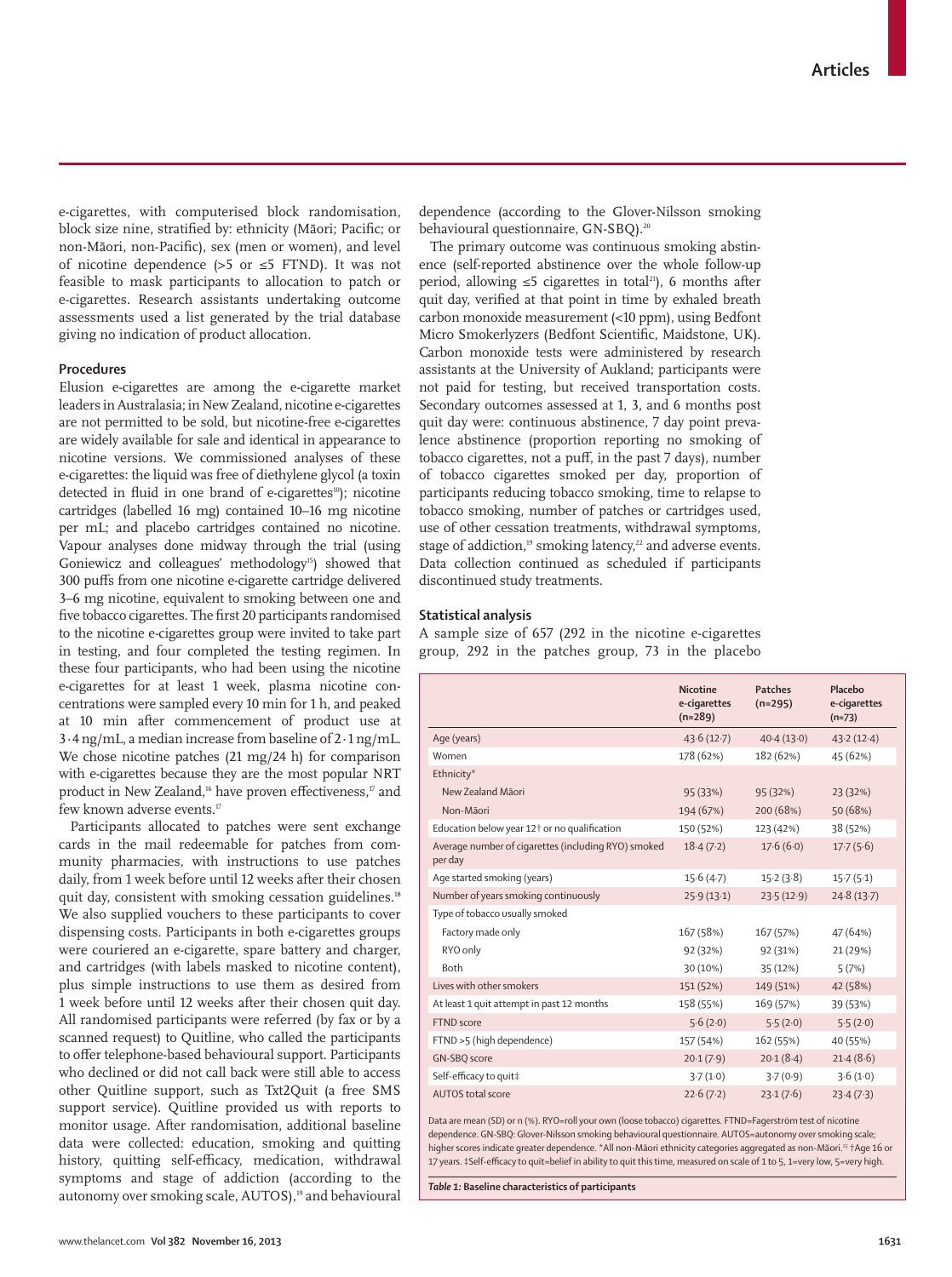|                                                              | <b>Nicotine</b><br>e-cigarettes<br>$(n=289)$ | Patches (n=295) | Difference $\chi^2$<br>p value | <b>Relative risk</b><br>(95% CI) | <b>Risk difference</b><br>(95% CI) |  |  |
|--------------------------------------------------------------|----------------------------------------------|-----------------|--------------------------------|----------------------------------|------------------------------------|--|--|
| Continuous abstinence                                        |                                              |                 |                                |                                  |                                    |  |  |
| 1 month                                                      | 67(23.2%)                                    | 47 (15.9%)      | 0.03                           | 1.46 (1.04 to 2.04)              | 7.25 (0.84 to 13.66)               |  |  |
| 3 months                                                     | 38 (13.1%)                                   | 27 (9.2%)       | 0.12                           | 1.44 (0.90 to 2.33)              | 4.00 (-1.10 to 9.10)               |  |  |
| 6 months (primary outcome)                                   | 21(7.3%)                                     | 17(5.8%)        | 0.46                           | 1.26 (0.68 to 2.34)              | 1.51 (-2.49 to 5.51)               |  |  |
| Sensitivity analyses for 6 months continuous abstinence data |                                              |                 |                                |                                  |                                    |  |  |
| Complete case analysis*                                      | 21/241 (8.7%)                                | 17/215 (7.9%)   | 0.76                           | 1.10 (0.60 to 2.03)              | 0.80 (-4.27 to 5.87)               |  |  |
| Per-protocol analysis 1+                                     | 21/231 (9.1%)                                | 15/207 (7.2%)   | 0.48                           | $1.25(0.66$ to $2.37)$           | $1.84$ (-3.28 to 6.96)             |  |  |
| Per-protocol analysis 2‡                                     | 20/211 (9.5%)                                | 13/151 (8.6%)   | 0.78                           | 1.10 (0.57 to 2.14)              | $0.87$ (-5.10 to $6.84$ )          |  |  |
| Per-protocol analysis 3§                                     | 12/147 (8.2%)                                | 12/138 (8.7%)   | 0.87                           | 0.94 (0.44 to 2.02)              | $-0.54$ ( $-7.00$ to $5.92$ )      |  |  |
| Including not biochemically verified¶                        | $30(10.4\%)$                                 | 21(7.1%)        | 0.16                           | 1.46 (0.86 to 2.49)              | 3.26 (-1.32 to 7.84)               |  |  |
| Repeated measures analysis                                   |                                              |                 |                                |                                  |                                    |  |  |
| Overall treatment effect                                     |                                              | $\ddotsc$       | 0.05                           | 1.61 (1.00 to 2.57)              | $\ldots$                           |  |  |
| 1 month effect                                               | $\ddotsc$                                    | $\ddotsc$       | 0.004                          | 1.87 (1.23 to 2.85)              | $\ldots$                           |  |  |
| 3 months effect                                              | $\ddotsc$                                    | $\ddotsc$       | 0.12                           | 1.52 (0.89 to 2.58)              | $\ldots$                           |  |  |
| 6 months effect                                              |                                              | $\ddotsc$       | 0.21                           | $1.46$ (0.81 to 2.62)            | $\ldots$                           |  |  |
| 7 day point prevalence abstinence                            |                                              |                 |                                |                                  |                                    |  |  |
| 1 month                                                      | 69 (23.9%)                                   | 51(17.3%)       | 0.05                           | 1.38 (1.00 to 1.91)              | 6.59 (0.05 to 13.13)               |  |  |
| 3 months                                                     | 62 (21.5%)                                   | 50 (17.0%)      | 0.17                           | 1.27 (0.91 to 1.77)              | 4.50 (-1.88 to 10.88)              |  |  |
| 6 months                                                     | 61(21.1%)                                    | 46 (15.6%)      | 0.09                           | 1.35 (0.96 to 1.91)              | 5.52 (-0.75 to 11.79)              |  |  |
|                                                              |                                              |                 |                                |                                  |                                    |  |  |

All analyses are intention to treat unless otherwise specified (assumes participants with missing smoking status were smoking). Data are n (%) or n/N (%) unless otherwise specified. \*Complete case analysis: excludes 128 participants with missing 6 month visits (withdrawn or lost to follow-up; 48 in nicotine e-cigarettes group and 80 in patches group), and includes 456 participants (241 in nicotine e-cigarettes group and 215 in patches group). †Per-protocol analysis 1: excludes protocol violations: pregnancy, death, quitters who did not have biochemical verification, undisclosed medication ineligibility, withdrew, and lost to follow-up at 6 months. ‡Per-protocol analysis 2: excludes protocol violations from per-protocol analysis 1 plus: cross-overs, use of other or combined nicotine replacement therapy products, and use of non-nicotine replacement therapy (eg, varenicline). §Per-protocol analysis 3: excludes protocol violations from per-protocol analysis 2 plus: participants still using product to which they were randomised at 6 months. ¶Continuous abstinence including not biochemically verified: eight participants in nicotine e-cigarettes group: one moved, two refused, four did not attend appointment, one adverse event (birth) did not want to attend; four participants in patches group: one moved, three refused. ||Output for repeated measures analysis is difference in least squares means, not relative risk.

*Table 2:* **Continuous smoking abstinence and 7 day point prevalence, nicotine e-cigarettes versus patches**

e-cigarettes group) conferred 80% power, with twosided  $p=0.05$ , to detect an absolute difference of 10% in quit rates between the nicotine e-cigarettes group and patches group (1:1 ratio), and a 15% difference between the nicotine e-cigarettes group and placebo e-cigarettes group (4:1 ratio), with expected quit rates of 15% in the placebo e-cigarettes group and 20% in the patches group (based on meta-analyses of NRT trials).<sup>23</sup> We used SAS (version 9·3) for analyses. The primary analyses used the intention-to-treat approach (participants with unknown smoking status were assumed to be smoking). We calculated quit rates, relative risks (RR), and absolute risks for nicotine e-cigarettes versus patches, and for nicotine e-cigarettes versus placebo e-cigarettes. We compared treatment groups using  $x^2$  tests, with multivariate regression adjusting for other variables as appropriate. The proportions of participants with significantly reduced smoking consumption of at least 25% and 50% were calculated using the same methods. Change from baseline in each of the repeated AUTOS measures and cigarettes smoked per day (in non-abstainers) were analysed using mixed models with a compound symmetry covariance structure including baseline values. We also did per-protocol analyses for the primary outcome, in which participants with major protocol violations (eg, cross-over treatments, withdrawals, and loss to follow-up) were excluded. We assessed consistency of effects for prespecified subgroups (men *vs* women, ethnicity [Māori *vs* non-Māori]) using tests for heterogeneity. Secondary analy ses were done with overall cessation rates corrected for discordance between reported and verified cessation. We used Kaplan-Meier curves and the logrank test for analyses of time to relapse. Adverse events were defined according to international guidelines, categorised by CB (masked to intervention product) as related or unrelated to the intervention, and analysed as serious or non-serious, by treatment group and association with study treatment, in line with recommended best practice.<sup>24</sup>

This trial is registered with the Australian New Zealand Clinical Trials Registry, number ACTRN12610000866000.

## **Role of the funding source**

The sponsor of the study had no role in study design, data collection, data analysis, data interpretation, or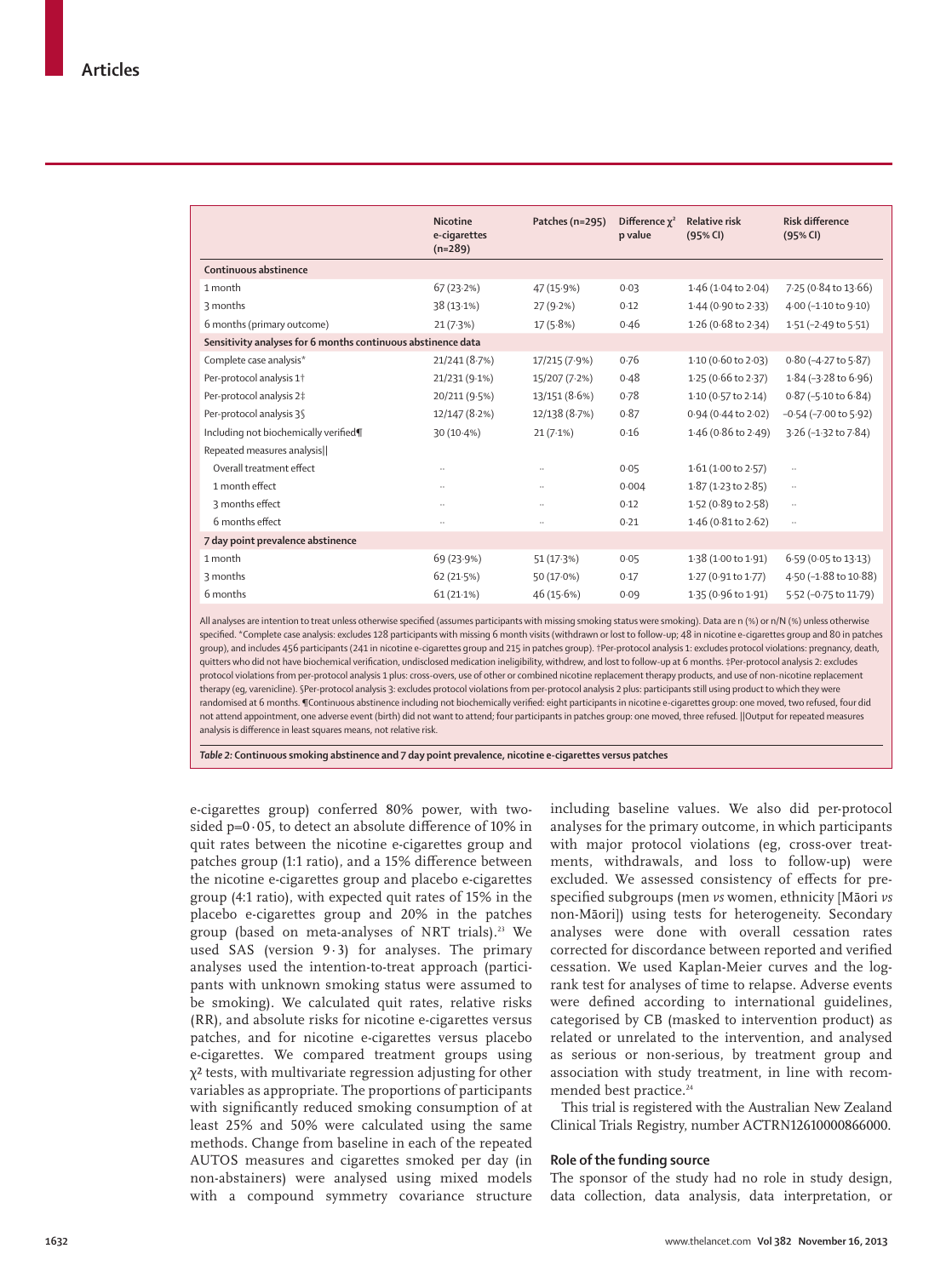|                                                              | Nicotine e-cigarettes<br>$(n=289)$ | Placebo e-cigarettes<br>$(n=73)$ | Difference Fisher's<br>exact p value | <b>Relative risk</b><br>(95% CI) | <b>Risk difference</b><br>(95% CI) |
|--------------------------------------------------------------|------------------------------------|----------------------------------|--------------------------------------|----------------------------------|------------------------------------|
| Continuous abstinence                                        |                                    |                                  |                                      |                                  |                                    |
| $1$ month <sup>*</sup>                                       | 67(23.2%)                          | 12(16.4%)                        | 0.21                                 | $1.41(0.81$ to $2.46)$           | $6-74$ ( $-3-06$ to $16-54$ )      |
| 3 months*                                                    | $38(13.1\%)$                       | 5(6.8%)                          | 0.14                                 | 1.92 (0.78 to 4.70)              | 6.30 (-0.68 to 13.28)              |
| 6 months (primary outcome)                                   | 21(7.3%)                           | 3(4.1%)                          | 0.44                                 | 1.77 (0.54 to 5.77)              | $3.16$ (-2.29 to $8.61$ )          |
| Sensitivity analyses for 6 months continuous abstinence data |                                    |                                  |                                      |                                  |                                    |
| Complete case analysist                                      | 21/241 (8.7%)                      | 3/57(5.3%)                       | 0.59                                 | 1.66 (0.51 to 5.36)              | 3.45 (-3.35 to 10.25)              |
| Per-protocol analysis 1‡                                     | 21/231 (9.1%)                      | 3/54(5.6%)                       | 0.59                                 | 1.64 (0.51 to 5.29)              | $3.53$ (-3.62 to 10.68)            |
| Per-protocol analysis 2§                                     | 20/211 (9.5%)                      | 2/46(4.3%)                       | 0.36                                 | 2.18 (0.53 to 9.00)              | 5.13 (-1.97 to 12.23)              |
| Per-protocol analysis 3¶                                     | 12/147 (8.2%)                      | 1/30(3.3%)                       | 0.70                                 | 2.45 (0.33 to 18.13)             | 4.83 (-2.97 to 12.63)              |
| Including not biochemically verified                         | 30 (10.4%)                         | 4(5.5%)                          | 0.26                                 | 1.89 (0.69 to 5.21)              | 4.90 (-1.39 to 11.20)              |
| Repeated measures analysis**                                 |                                    |                                  |                                      |                                  |                                    |
| Overall treatment effect                                     |                                    | $\ddotsc$                        | 0.13                                 | 1.91 (0.83 to 4.37)              | $\ddotsc$                          |
| 1 month effect                                               | $\ddotsc$                          | $\ldots$                         | 0.09                                 | 1.80 (0.90 to 3.61)              | $\ldots$                           |
| 3 months effect                                              |                                    | $\ddotsc$                        | 0.16                                 | 2.00 (0.76 to 5.28)              | $\ddotsc$                          |
| 6 months effect                                              | $\ddotsc$                          |                                  | 0.23                                 | $1.92(0.65 \text{ to } 5.66)$    | $\ldots$                           |
| 7 day point prevalence abstinence                            |                                    |                                  |                                      |                                  |                                    |
| $1$ month <sup>*</sup>                                       | 69 (23.9%)                         | 12(16.4%)                        | 0.17                                 | 1.45 (0.83 to 2.53)              | 7.44 (-2.38 to 17.26)              |
| 3 months*                                                    | 62(21.5%)                          | 12(16.4%)                        | 0.34                                 | 1.31 (0.74 to 2.29)              | 5.01 (-4.72 to 14.74)              |
| 6 months*                                                    | $61(21.1\%)$                       | 16(21.9%)                        | 0.88                                 | 0.96 (0.59 to 1.57)              | $-0.81(-11.40$ to $9.78$ )         |
|                                                              |                                    |                                  |                                      |                                  |                                    |

All analyses are intention to treat unless otherwise specified (assumes all participants with missing smoking status were smoking). Data are n (%) or n/N (%) unless otherwise specified. \*Difference from χ² test. †Complete case analysis: excludes 64 participants with missing 6 month visits (withdrawn or lost to follow-up; 48 in nicotine e-cigarettes group and 16 in placebo e-cigarettes group) and includes 298 (241 in nicotine e-cigarettes group and 57 in placebo e-cigarettes group). ‡Per-protocol analysis 1: excludes protocol violations: pregnancy, death, quitters who did not have biochemical verification at 6 months, undisclosed medication ineligibility, withdrew, and lost to follow-up at 6 months. §Per-protocol analysis 2: excludes protocol violations from perprotocol analysis 1 plus: cross-overs, use of other or combined nicotine replacement therapy products, and use of non-nicotine replacement therapy (eg, varenicline). ¶Per-protocol analysis 3: excludes protocol violations from per-protocol analysis 2 plus: participants still using product to which they were randomised at 6 months. ||Continuous abstinence including not biochemically verified: eight participants in nicotine e-cigarettes group who reported quitting did not attend for biochemical verification (one moved, two refused, four did not attend appointment, one adverse event [birth] did not want to attend); one participant in the placebo e-cigarettes group did not attend appointment. \*\*Output for repeated measures analysis is difference in least squares means (not relative risk).

*Table 3:* **Continuous abstinence and 7 day point prevalence, nicotine e-cigarettes versus placebo e-cigarettes**

writing of the report. The corresponding author had full access to all the data in the study and had final responsibility for the decision to submit for publication.

#### **Results**

Of 1293 people who were assessed, 657 were eligible for inclusion in the study (figure 1). 289 people were assigned to nicotine e-cigarettes, 295 to patches, and 73 to placebo e-cigarettes. Participants' baseline characteristics were evenly balanced between treatment groups (table 1). Overall, loss to follow-up was 22%: 17% (48 of 289) in the nicotine e-cigarettes group, 27% (80 of 295) in the patches group, and 22% (16 of 73) in placebo e-cigarettes group.

Verified continuous abstinence at 6 months after quit day was highest in the nicotine e-cigarettes group  $(7.3\%)$ , followed by the patches group  $(5.8\%)$ , and placebo e-cigarettes group (4·1%; tables 2, 3). Achievement of abstinence was substantially lower than we anticipated, thus we had insufficient statistical power to conclude superiority of nicotine e-cigarettes to patches or to placebo e-cigarettes. 7 day point prevalence abstinence was closer to our estimate of 20%, and the RR suggested



*Figure 2:* **Kaplan-Meier analysis of time to relapse** EC=e-cigarettes.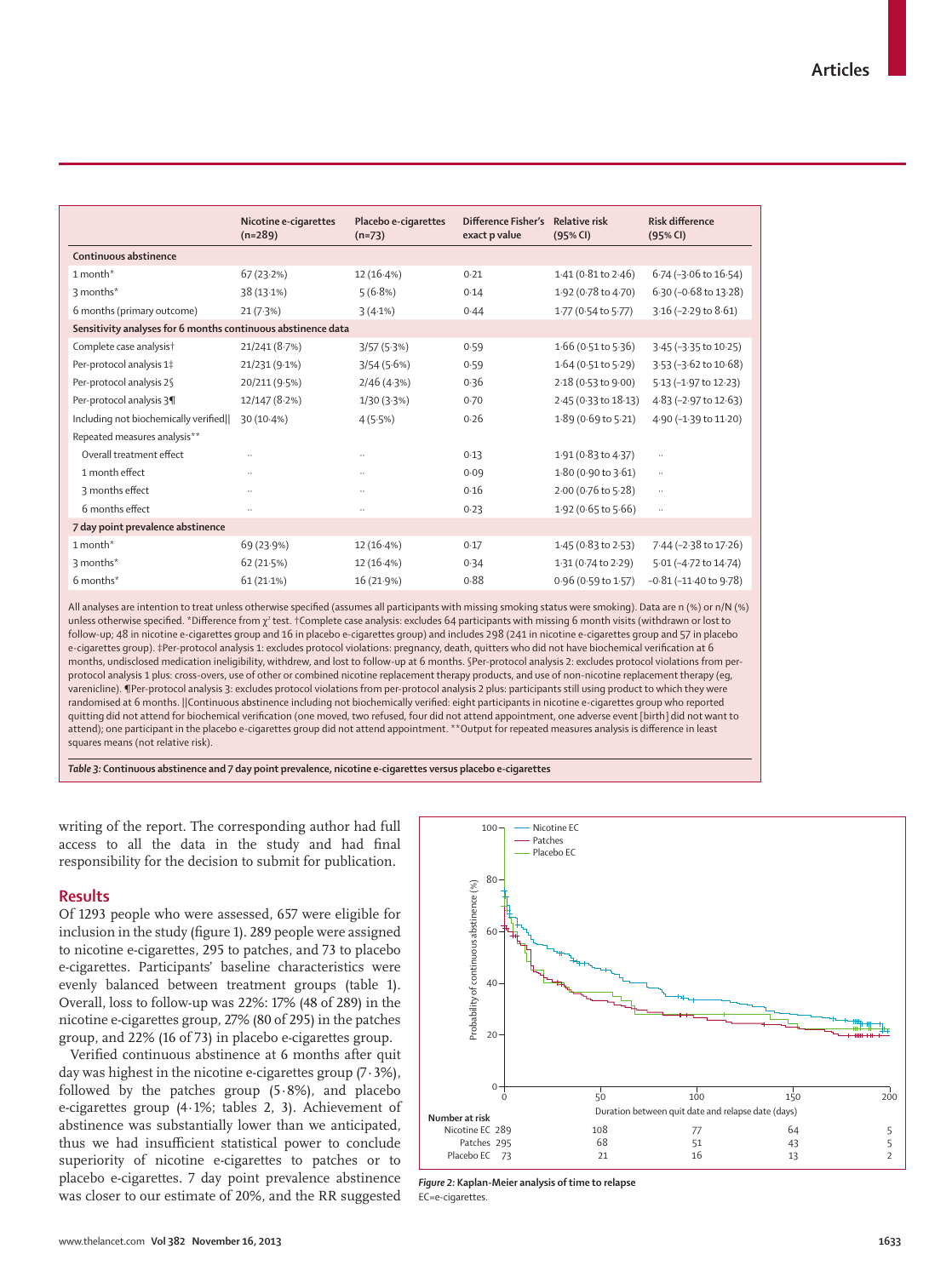a difference in favour of nicotine e-cigarettes, but was not significant at 6 months. Repeated measures analyses at 1 month and overall also showed a benefit of nicotine e-cigarettes compared with patches (table 2). However, both the point prevalence and repeated measures analyses used self-reported cessation. Subgroup analyses stratified by sex or ethnicity showed no significant differences in primary outcome (data not shown).

Quit rates were initially high then decreased in all groups (figure 2). Most participants relapsed within 50 days. Among those who relapsed, median time to relapse in the nicotine e-cigarettes group was 35 days (95% CI 15–56), more than twice as long as in the patches group (14 days, 95% CI 8–18, p<0·0001) or placebo e-cigarettes group (12 days, 5–34, p=0·09). Mean cigarette consumption decreased by two cigarettes per day more in the nicotine e-cigarettes group than the patches group  $(p=0.002;$  table 4). In the nicotine e-cigarettes group, 57% of participants reduced daily cigarettes by at least half at 6 months-a significantly greater proportion than in the patches group  $(41\%; p=0.0002)$  and

|          | <b>Nicotine</b><br>e-cigarettes |           | Patches |       | <b>Difference</b><br>(nicotine e-cigarettes-patches) |           |          |
|----------|---------------------------------|-----------|---------|-------|------------------------------------------------------|-----------|----------|
|          | Mean                            | <b>SE</b> | Mean    | - SE  | Mean                                                 | <b>SE</b> | p value  |
| Overall  | $11-1$                          | 0.4       | 9.1     | 0.4   | 2.0                                                  | 0.5       | < 0.0001 |
| 1 month  | 12.9                            | 0.4       | $10-5$  | $0-4$ | 2.4                                                  | 0.6       | < 0.0001 |
| 3 months | $10-8$                          | 0.4       | 9.1     | 0.4   | $1 - 7$                                              | 0.6       | 0.006    |
| 6 months | 9.7                             | 0.4       | $7 - 7$ | $0-4$ | 1.9                                                  | 0.6       | 0.002    |

\*For those reporting smoking at least one cigarette in past 7 days.

*Table 4:* **Change from baseline in cigarettes consumed per day during follow-up period, nicotine e-cigarettes and patches\***

|                             | Nicotine e-cigarettes |               | <b>Patches</b> |               |                | Placebo e-cigarettes |  |
|-----------------------------|-----------------------|---------------|----------------|---------------|----------------|----------------------|--|
|                             | N                     | $\frac{0}{0}$ | N              | $\frac{9}{6}$ | N              | %                    |  |
| Total                       | 137                   | 100%          | 119            | 100%          | 36             | 100%                 |  |
| Event type                  |                       |               |                |               |                |                      |  |
| Serious*                    | 27                    | 19.7%         | 14             | 11.8%         | 5              | 13.9%                |  |
| Any non-serious event       | 110                   | 80.3%         | 105            | 88.2%         | 31             | 86.1%                |  |
| Relation to study treatment |                       |               |                |               |                |                      |  |
| Definitely                  | $\mathbf{0}$          |               | $\mathbf{1}$   | 0.8%          | $\overline{0}$ |                      |  |
| Probably                    | $\mathbf{1}$          | 0.7%          | $\mathbf{1}$   | 0.8%          | $\mathbf{1}$   | 2.8%                 |  |
| Possibly                    | 5                     | 3.6%          | $\overline{4}$ | 3.4%          | $\mathbf{1}$   | 2.8%                 |  |
| Unrelated                   | 131                   | 95.6%         | 113            | 95.0%         | 34             | 94.4%                |  |

107 participants in the nicotine e-cigarettes group had a total of 137 events. 96 participants in the patches group had a total of 119 events. 26 participants in the placebo group had a total of 36 events. Event rate was 0·8 events per person month in nicotine e-cigarettes group and patches group, and 0.9 in placebo e-cigarettes group. The difference between the rates in the nicotine e-cigarettes group and patches group were not significant (incidence rate ratio 1·05, 95% CI 0·82–1·34, p=0·7). \*Serious adverse event by convention includes: death (n=1, in nicotine e-cigarettes group), life threatening illness (n=1, in nicotine e-cigarettes group), admission to hospital or prolongation of hospital stay (12% of all events in nicotine e-cigarettes group, 8% in patches group, and 11% in placebo e-cigarettes group), persistent or significant disability or incapacity, congenital abnormality, medically important (6% of all events in nicotine e-cigarettes group, 4% in patches group, and 3% placebo e-cigarettes group). No serious adverse events in any groups were related to product use.

*Table 5:* **Adverse events by type (serious or non-serious) and relation to study treatment**

non-significantly higher than in the placebo e-cigarettes group (45%;  $p=0.08$ ).

Over 6 months, AUTOS scores in the e-cigarettes groups halved from baseline compared with a decrease of a third in the patches group (data not shown). The difference between the nicotine e-cigarettes group and patches group in total AUTOS score reduction from baseline to 6 months was significant  $(1.56, p=0.02)$ , but the difference between the nicotine e-cigarettes group and placebo e-cigarettes group was not significant  $(1.34, 1.1)$  $p=0.19$ ). Behavioural dependence, as measured by GN-SBQ, was balanced at baseline, with 36% (105 of 289) of participants in the nicotine e-cigarettes group, 37% (109 of 295) in the patches group, and 42% (31 of 73) in the placebo group scoring "strong" or "very strong" dependence, but we identified no association between score and outcome (data not shown).

A higher number and proportion of adverse events occurred in the nicotine e-cigarettes group than in the patches group (table 5); however, we identified no evidence of an association with study product, and the event rate was not significantly different (incidence rate ratio for nicotine e-cigarettes *vs* patches 1·05, 95% CI  $0.82-1.34$ , p= $0.7$ ).

Adherence to study treatments was significantly higher in the nicotine e-cigarettes group compared with the patches group (p<0·0001 at each follow-up assessment) and with the placebo e-cigarettes group ( $p$ <0 $\cdot$ 0001 at each follow-up assessment): at 1 month post quit day, 78% (203 of 260) of participants in the nicotine e-cigarettes group and 82% (51 of 62) of those in the placebo e-cigarettes group were using the allocated product, compared with 46% (107 of 232) of those allocated to patches. By 3 months, 51% (126 of 245) participants in the nicotine e-cigarettes group and 53% (31 of 59) of those in the placebo e-cigarettes group were still using allocated treatments, compared with only 18% (40 of 224) of those in the patches group; at 6 months, 29% (71 of 241) of the nicotine e-cigarettes group and 35% (20 of 57) of the placebo e-cigarettes group persisted with e-cigarette use, with only 8% (17 of 215) of those in the patches group still using patches. Among those in the nicotine e-cigarettes group verified as abstinent, 38% (eight of 21) still used e-cigarettes at 6 months; among non-quitters, 29% (63 of 220) still used e-cigarettes (whether nicotine e-cigarettes or placebo e-cigarettes is unclear). Since average daily use was low, some participants could have been using cartridges allocated at randomisation, others might have purchased cartridges online. Participants using nicotine e-cigarettes reported having used an average of 1·3 cartridges per day at 1 month, 1·1 per day at 3 months, and 0·7 per day at 6 months; in the placebo group participants reported using 1·1 cartridges per day at 1 month, 1·2 per day at 3 months, and 0·7 per day at 6 months. Nicotine patches were used as instructed (an average of one per day). Few participants used other cessation products: at 6 months, in both the nicotine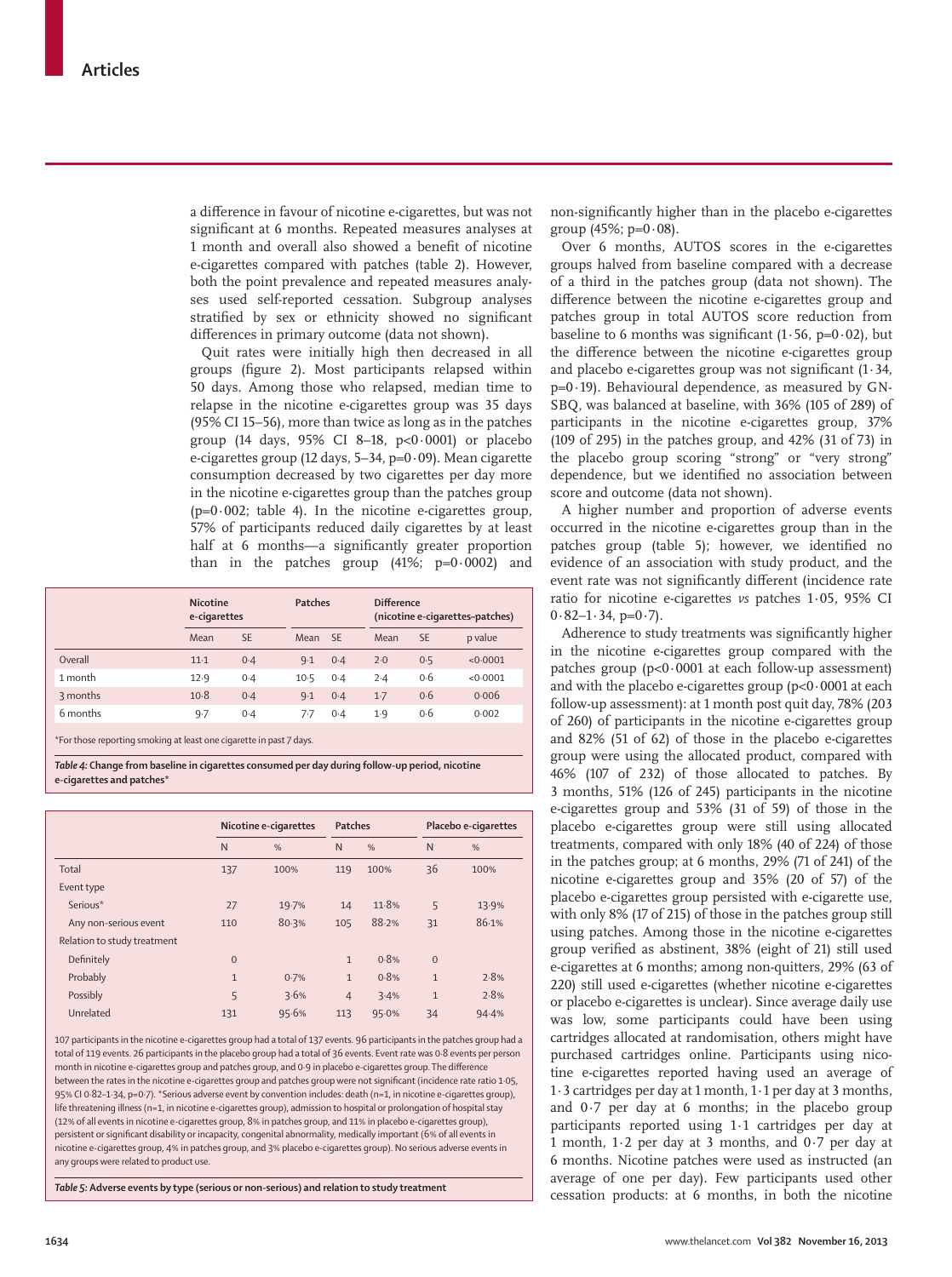e-cigarettes group and patches group, two participants had used bupropion and five had used varenicline in the past month; in the placebo e-cigarettes group, three participants reported using varenicline.

Quitline support was accessed by fewer than half of participants: 40% (115 of 289) in the nicotine e-cigarettes group, 36% (106 of 295) in the patches group, and 36% (26 of 73) in the placebo e-cigarettes groups, but a posthoc analysis showed no benefit of use of support on the primary outcome for participants in the nicotine e-cigarettes group ( $p=0.67$ ) or patches group ( $p=0.16$ ).

There was sustained enthusiasm for e-cigarettes: at 1 month, 88% (230 of 260) of participants in the nicotine e-cigarettes group, and 92% (57 of 62) in the placebo e-cigarettes group stated that they would recommend their allocated product to a friend wanting to quit, compared with 56% (130 of 232) of those in the patches group; at 6 months the figures changed little, being 85% (205 of 241), 88% (50 of 57), and 50% (107 of 215), respectively. Among participants allocated to e-cigarettes, 40% (96 of 241) liked their tactile, cigarette-like qualities, sensory familiarity, perceived health benefits, taste, absence of cigarette odour, and ease of use.

## **Discussion**

13 weeks of nicotine e-cigarette use resulted in increased smoking abstinence at 6 months compared with use of patches or placebo e-cigarettes, but these differences were not statistically significant. Nevertheless, the results were consistent across a range of analyses, and the 95% CIs do not exclude an advantage. In post-hoc analyses using a 5% non-inferiority limit for the risk difference (on the basis of a margin used in our non-inferiority smoking cessation trial of cytisine26), nicotine e-cigarettes were at least as effective as patches (the absolute risk difference for the primary outcome was  $1.51$  [95% CI –2.49 to  $5.51$ ]; –2·49 is within the margin of –5). Therefore, we conclude that among smokers wanting to quit, nicotine e-cigarettes might be as effective as patches for achieving cessation at 6 months. We identified no difference in adverse events with e-cigarettes compared with patches.

The strengths of our study include use of a conservative primary outcome measure, and rigorous trial conduct to mitigate risk of bias. We used a pragmatic design because we believe that an assessment of realworld effectiveness of e-cigarettes is a priority for policy development, although it could be argued a trial of a novel intervention should be more explanatory than pragmatic in design. Our study had several limitations. First, the effect size and estimates of abstinence on which the study sample size was calculated were optimistic; hence, statistical power to detect differences was reduced. Second, participants assigned to patches had a higher loss to follow-up and withdrawal rate than those assigned to e-cigarettes. Some of the participants might have agreed to take part in the study to try e-cigarettes, and then lost interest when randomised to

#### *Panel:* **Research in context**

### **Systematic review**

We searched Medline, PsycINFO, CINAHL, Embase, and the Cochrane library using the terms "e-cig\*" OR "elect\* cigar\*" OR "electronic nicotine", for reports published between Jan 1, 2005, and Aug 23, 2013. The strategy identified 186 articles, of which only one was a randomised, placebo-controlled trial with a cessation endpoint measured at 6 months or more.<sup>9</sup> This previous trial,<sup>9</sup> done between 2011 and 2012, recruited 300 adult Italian smokers unwilling to quit, with 100 randomised to each of three groups: 7·2 mg nicotine cartridges for 12 weeks, 6 weeks of 7·2 mg cartridges followed by 6 weeks of 5·4 mg cartridges, and 0 mg nicotine cartridges for 12 weeks. No behavioural support was provided but nine follow-up visits occurred, with carbon monoxide measures at each. The primary outcome was not clearly prespecified nor were calculations done to estimate power. Analysis was by intention to treat. At 12 months, 39% of participants had been lost to follow-up, a potential source of bias. Of those assessed, 9% had quit (13%, 9%, and 4% in the two nicotine e-cigarettes groups and placebo e-cigarettes groups, respectively) and reduction occurred in 10%, 9%, and 12%; none of the comparisons were statistically significant. The reliability of e-cigarettes was problematic. These results are much the same as those reported in previous trials of unsupported pharmacotherapy with patches $32$  and are similar to our trial findings.

#### **Interpretation**

In our study, e-cigarettes, with or without nicotine, were modestly effective at helping smokers to quit. Nicotine e-cigarettes might be more effective or of similar effectiveness to patches, but so far studies have not had sufficient statistical power to draw more definitive conclusions. E-cigarette use was associated with few adverse events, similar to patches, but longer-term data are needed. Uncertainty exists about the place of e-cigarettes in tobacco control, and more research is urgently needed to clearly establish their overall benefits and harms at both individual and population levels.

patches. Those who reported previously trying to quit with patches or other forms of NRT (about 20% in the past year in each group) might have disadvantaged patches (by being more likely to give up on patches subsequently); however, at 6 months the difference between the results of the intention-to-treat analysis and per-protocol analysis was minimal, suggesting this bias was not a major issue.

Third, the modest abstinence rate for nicotine e-cigarettes is much the same as quit rates shown in studies of NRT products used without behavioural support.<sup>27</sup> Addition of more intensive support might have improved quit rates, but it would also have misrepresented the typically low support environment in which most e-cigarette users attempt to quit. The modest abstinence rates might have been compounded by inadequate nicotine replacement: as noted, the cartridges contained less nicotine than labelled, and delivery was inefficient (not uncommon in other early e-cigarette models<sup>15,28</sup>). Furthermore, users consumed on average just over one cartridge per day, delivering around only 20% of the nicotine obtained from cigarette smoking.<sup>29</sup> Although trials of the effects of early e-cigarettes on withdrawal relief showed that low levels of nicotine delivery attenuated withdrawal symptoms,<sup>7,8</sup> improved nicotine delivery by newer models of e-cigarettes provides greater withdrawal relief,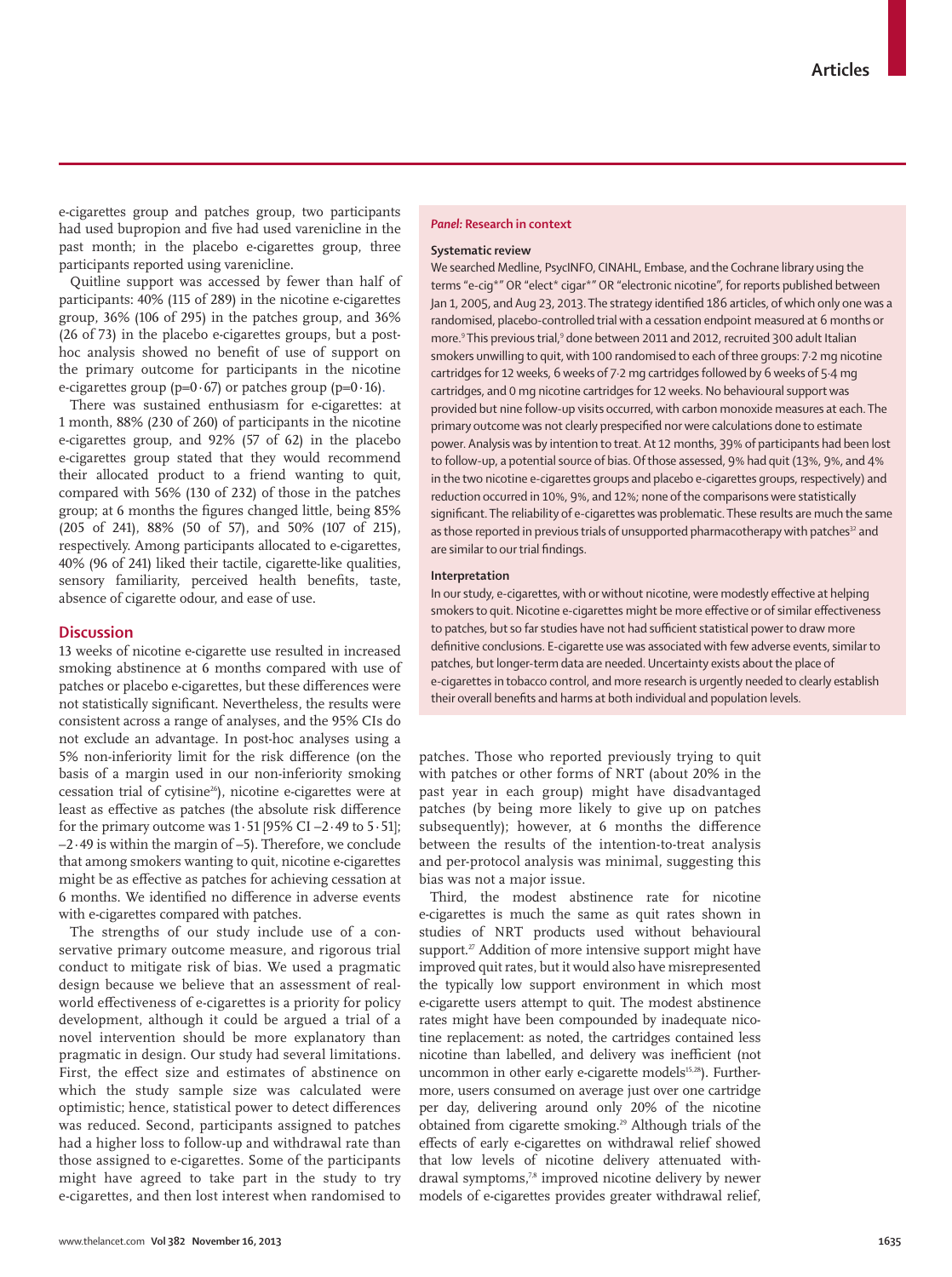potentially enhancing cessation effectiveness.<sup>8</sup> Trials of such second generation e-cigarettes are needed.

We included the placebo e-cigarettes group to explore the role of behavioural replacement by e-cigarettes, independent of nicotine delivery in cessation.<sup>30</sup> However, our study was underpowered to detect the small effect, and the GN-SBQ instrument, which purports to measure behavioural dependence but has not been widely used in this context, might have been inadequate for this purpose.

A third of the participants allocated to the e-cigarettes groups reported continued product use at 6 months, suggesting that they might have become long-term e-cigarette users. Those who had relapsed to smoking but continued to use e-cigarettes (so called dual use) at 6 months had reduced cigarette consumption. Research has shown higher cessation rates in people using NRT while still smoking; $31$  if e-cigarettes act in the same way this would be a positive feature. Further research is needed to explore this area.

Finally, as far as we are aware, our trial provides for the first time adverse event information for 657 people randomly allocated to e-cigarettes or patches. The finding of no significant differences in occurrence of adverse events between groups over the duration of a standard NRT treatment course, and the further 3 months' monitoring, suggests such short-term e-cigarette use is of low risk. However, longer-term use requires more research (panel).

Our study has established benchmarks for performance of nicotine e-cigarettes relative to NRT and placebo e-cigarettes with which to design future, more adequately powered trials. Our findings point to potential for e-cigarettes in regard to cessation effectiveness beyond that noted in the present study. Furthermore, because they have far greater reach<sup>1,2</sup> and higher acceptability (as shown by the present study) among smokers than NRT, and seem to have no greater risk of adverse effects, e-cigarettes also have potential for improving population health.

#### **Contributors**

CB, NW, HM, and ML conceived the original idea for the trial, and sought and obtained funding. CB, NW, HM, ML, CH, VP, and JW wrote the study protocol. CH managed the day-to-day running of the trial, including all participant follow-up. VP did the data analyses. This Article was written by CB with input from all coauthors. CB is guarantor for this Article. All authors read and approved the final version.

#### **Conflicts of interest**

We declare that we have received no support from any companies for the submitted work and have no non-financial interests that might be relevant to the submitted work. ML, via his company Health New Zealand, previously did research funded by Ruyan (an e-cigarette manufacturer). CB and HM have done research on Ruyan e-cigarettes funded by Health New Zealand, independently of Ruyan. HM has received honoraria for speaking at research symposia, has received benefits in kind and travel support from, and has provided consultancy to, the manufacturers of smoking cessation drugs. NW has provided consultancy to the manufacturers of smoking cessation drugs, received honoraria for speaking at a research meeting and received benefits in kind and travel support from a manufacturer of smoking cessation drugs. JW has provided consultancy to the manufacturers of smoking cessation medications.

#### **Acknowledgments**

The e-cigarettes and cartridges were Elusion brand products provided by PGM International, New Zealand. PGM International had no role in the study design, data collection, data analysis, data interpretation, or writing of this report. We thank the participants, research assistants, our colleagues, the Health Research Council of New Zealand, PGM International, and New Zealand Quitline.

#### **References**

- 1 Purkayastha D. BAT ramps-up e-cigarette expansion as sales go up in smoke international business times (July 31, 2013). http://www. thefreelibrary.com/BAT Ramps-up E-cigarette Expansion as Sales Go Up in Smoke.-a0338323170 (accessed Aug 13, 2013).
- 2 West R. Smoking toolkit study: monthly tracking of key performance indicators (July 20, 2012). http://www. smokinginengland.info/latest-statistics/ (accessed Aug 9, 2013).
- Hajek P, Foulds J, Houezec JL, Sweanor D, Yach D. Should e-cigarettes be regulated as a medicinal device? *Lancet Respir Med* 2013; **1:** 429–31.
- Cobb N, Cobb C. Regulatory challenges for refined nicotine products. *Lancet Respir Med* 2013; **1:** 431–33.
- 5 Etter J-F. Electronic cigarettes: a survey of users. *BMC Public Health* 2010; **10:** 231.
- 6 Dawkins L, Turner J, Roberts A, Soar K. 'Vaping' profiles and preferences: an online survey of electronic cigarette users. *Addiction* 2013; **108:** 1115–25.
- 7 Bullen C, McRobbie H, Thornley S, Glover M, Lin R, Laugesen M. Effect of an electronic nicotine delivery device (e cigarette) on desire to smoke and withdrawal, user preferences and nicotine delivery: randomised cross-over trial. *Tob Control* 2010; **19:** 98–103.
- 8 Vansickel A, Eissenberg T. Electronic cigarettes: effective nicotine delivery after acute administration. *Nicotine Tob Res* 2013; **15:** 267–70.
- Caponnetto P, Campagna D, Cibella F, et al. Efficiency and safety of an electronic cigarette (ECLAT) as tobacco cigarettes substitute: a prospective 12-month randomized control design study. *PloS One* 2013; **8:** e66317.
- 10 US Food and Drug Administration (FDA). Summary of results: laboratory analysis of electronic cigarettes conducted by FDA. http:// www.fda.gov/NewsEvents/PublicHealthFocus/ucm173146.htm (accessed Aug 9, 2013).
- Goniewicz M, Knysak J, Gawron M, et al. Levels of selected carcinogens and toxicants in vapour from electronic cigarettes. *Tob Control* 2013; **6:** 6.
- 12 Burstyn I. Peering through the mist: what does the chemistry of contaminants in electronic cigarettes tell us about health risks? Technical report. http://publichealth.drexel.edu/SiteData/docs/ ms08/f90349264250e603/ms08.pdf (accessed Aug 13, 2013).
- 13 Bullen C, Williman J, Howe C, et al. Study protocol for a randomised controlled trial of electronic cigarettes versus nicotine patch for smoking cessation. *BMC Public Health* 2013; **13:** 210.
- 14 Heatherton T, Kozlowski L, Frecker R, Fagerstrom K. The Fagerstrom test for nicotine dependence: a revision of the Fagerstrom tolerance questionnaire. *Br J Addict* 1991; **86:** 1119–27.
- 15 Goniewicz M, Kuma T, Gawron M, Knysak J, Kosmider L. Nicotine levels in electronic cigarettes. *Nicotine Tob Res* 2013; **15:** 158–66.
- 16 Price E, Allen M. New Zealand: effective access to tobacco dependence treatment. WHO, 2003. http://www.who.int/tobacco/ research/cessation/en/best\_practices\_new\_zealand.pdf (accessed Sept 4, 2013).
- 17 Stead LF, Perera R, Bullen C, et al. Nicotine replacement therapy for smoking cessation. *Cochrane Database Syst Rev* 2012; **11:** CD000146.
- 18 Ministry of Health. New Zealand smoking cessation guidelines. Wellington: Ministry of Health, 2007.
- 19 DiFranza J, Wellman R, Ursprung W, Sabiston C. The autonomy over smoking scale. *Psychol Addict Behav* 2009; **23:** 656–65.
- 20 Glover E, Nilsson F, Westin A, Glover P, Laflin M, Persson B. Developmental history of the Glover-Nilsson smoking behavioral questionnaire. *Am J Health Behav* 2005; **29:** 443–55.
- 21 West R, Hajek P, Stead L, Stapleton J. Outcome criteria in smoking cessation trials: proposal for a common standard. *Addiction* 2005; **100:** 299–303.